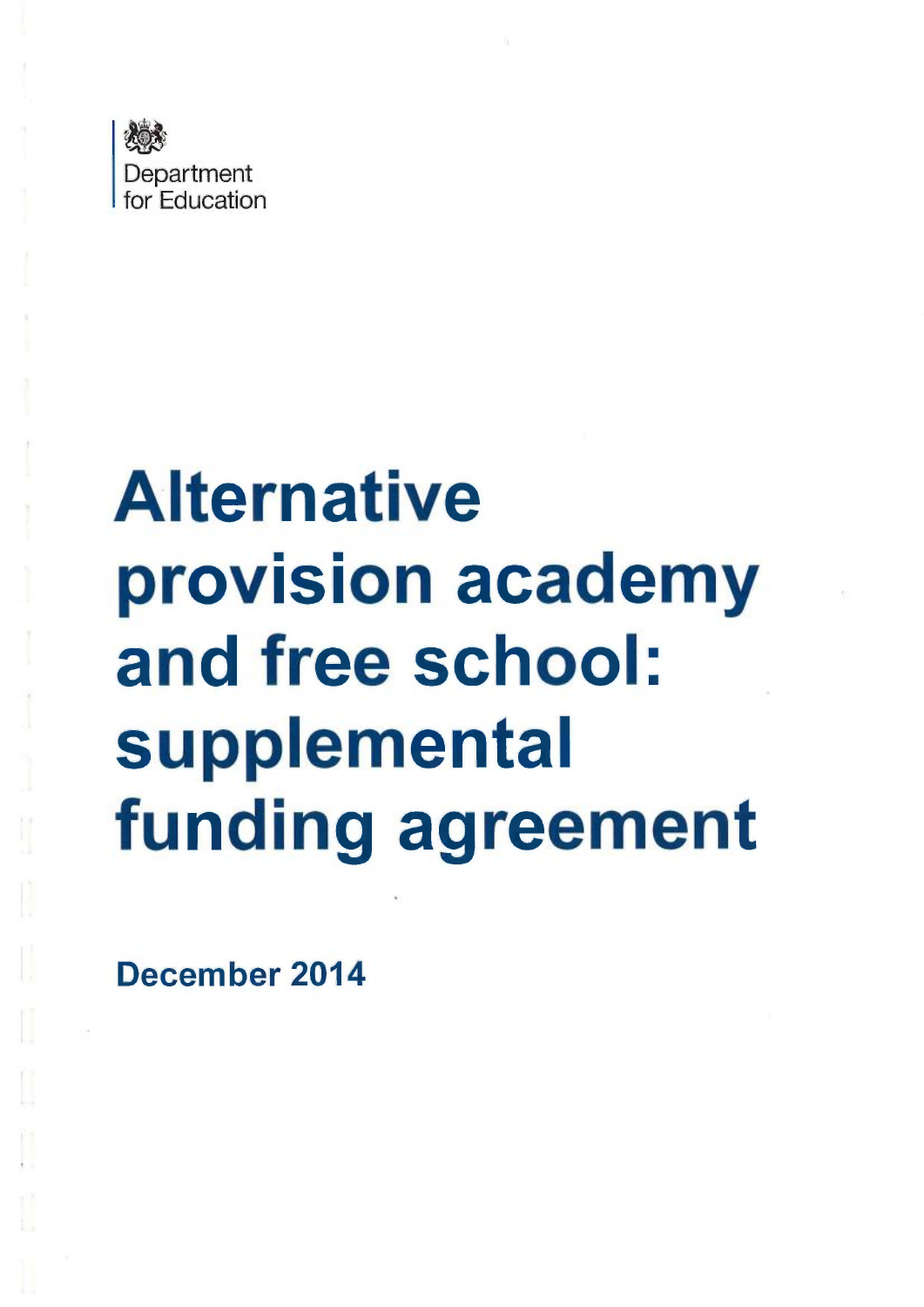# **Contents**

| <b>SUMMARY SHEET</b>                                   | 4              |
|--------------------------------------------------------|----------------|
| Information about the Academy:                         | $\overline{4}$ |
| <b>ESTABLISHING THE ACADEMY</b><br>1.                  | 7              |
| Definitions and interpretation                         | $\overline{7}$ |
| The Academy                                            | 8              |
| <b>RUNNING OF THE ACADEMY</b><br>2.                    | 8              |
| <b>Teachers and staff</b>                              | 8              |
| Pupils                                                 | 9              |
| <b>SEN unit</b>                                        | 9              |
| Charging                                               | 9              |
| Admissions                                             | 9              |
| Curriculum                                             | 11             |
| <b>GRANT FUNDING</b><br>3.                             | 12             |
| General Annual Grant (GAG)                             | 12             |
| <b>Calculation of GAG</b>                              | 13             |
| Other relevant funding                                 | 13             |
| <b>LAND</b><br>4.                                      | 14             |
| <b>TERMINATION</b><br>5.                               | 19             |
| Termination by either party                            | 19             |
| <b>Termination Warning Notice</b>                      | 19             |
| Termination by the Secretary of State after inspection | 20             |
| Termination by the Secretary of State                  | 21             |
| Funding and admission during notice period             | 21             |

 $\mathop{\text{Id}}$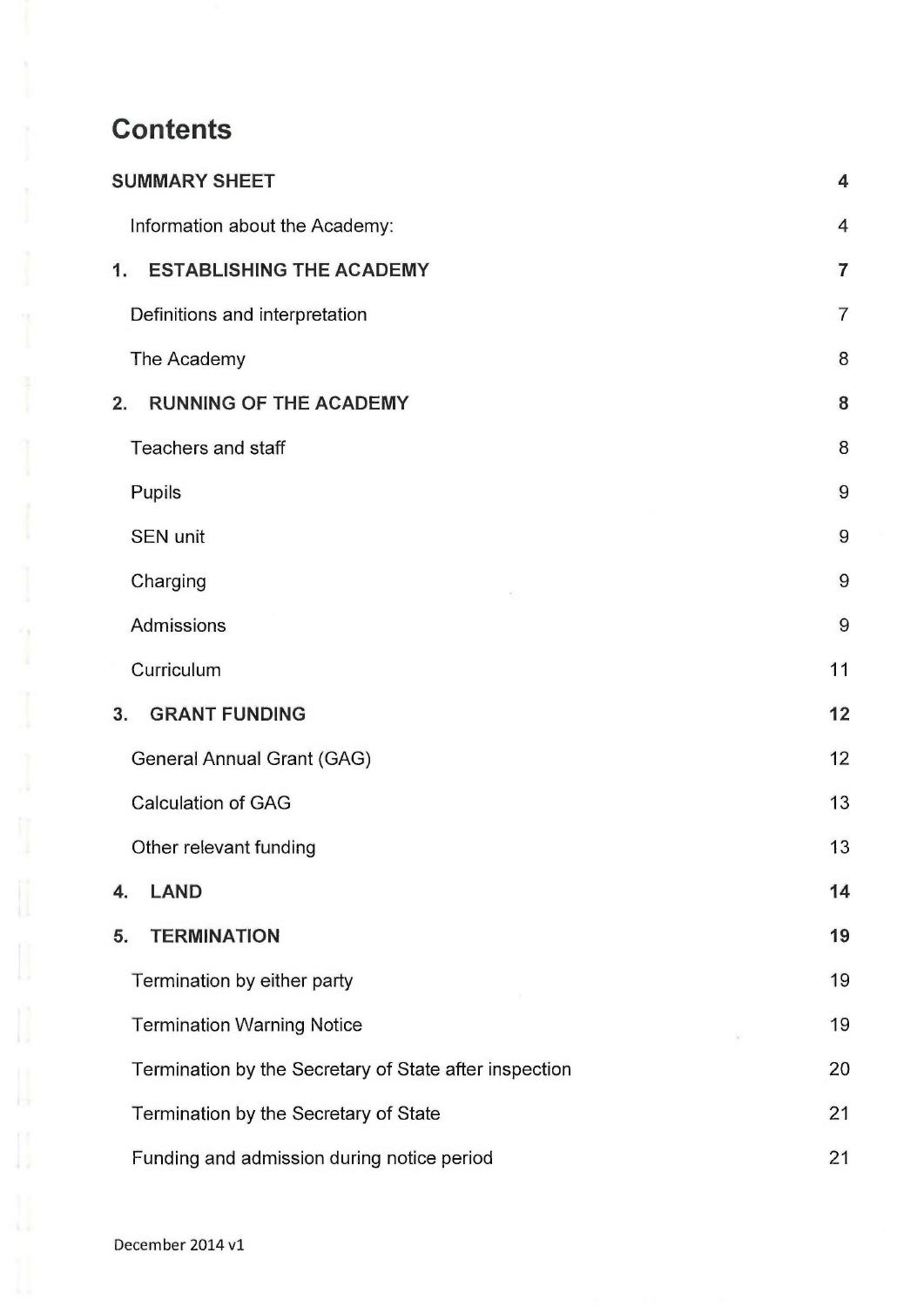| Notice of intention to terminate by Academy Trust                                            | 21 |
|----------------------------------------------------------------------------------------------|----|
| <b>Effect of termination</b>                                                                 | 24 |
| OTHER CONTRACTUAL ARRANGEMENTS<br>6.                                                         | 25 |
| Annexes                                                                                      | 25 |
| The Master Agreement                                                                         | 25 |
| General                                                                                      | 25 |
| <b>ANNEXES</b>                                                                               | 28 |
| ADMISSION OF CHILDREN AND YOUNG PEOPLE WITH EDUCATION,<br>7.<br><b>HEALTH AND CARE PLANS</b> | 28 |
| ADMISSION OF CHILDREN WITH A STATEMENT OF SPECIAL<br>8.<br><b>EDUCATIONAL NEEDS</b>          | 28 |

 $\begin{bmatrix} \phantom{-} \end{bmatrix}$ 

 $\tilde{\chi}$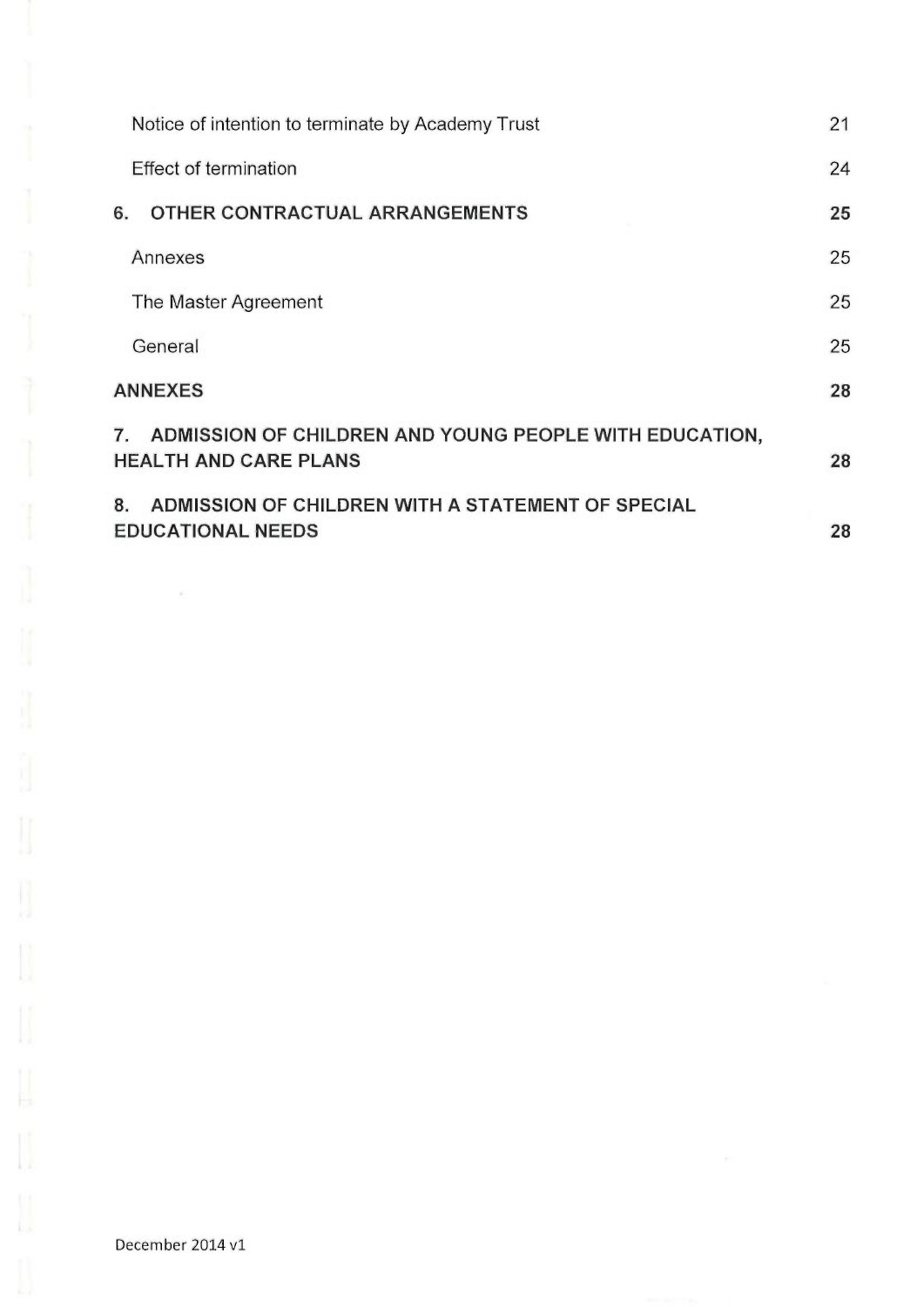# **SUMMARY SHEET**

# Information about the Academy:

| <b>Name of Academy Trust</b>                                 | <b>Aspire Schools</b>                                                                                           |
|--------------------------------------------------------------|-----------------------------------------------------------------------------------------------------------------|
| <b>Company number</b>                                        | 10385281                                                                                                        |
| <b>Date of Master Funding Agreement</b>                      |                                                                                                                 |
| <b>Name of academy</b>                                       | Aspire                                                                                                          |
| <b>Opening date</b>                                          | 1 April 2018                                                                                                    |
| Type of academy (indicate whether<br>academy or free school) | <b>Alternative Provision Academy</b>                                                                            |
| Name of predecessor school<br>(where applicable)             | Aspire                                                                                                          |
| <b>Capacity number</b>                                       | 192 (plus a sixth form of 15)                                                                                   |
| Age range                                                    | $11 - 18$                                                                                                       |
| Number of sixth form places                                  | 15                                                                                                              |
| <b>Number of boarding places</b>                             | N/A                                                                                                             |
| <b>SEN unit / Resource provision</b>                         | N/A                                                                                                             |
| <b>Land arrangements</b>                                     | Version 2                                                                                                       |
| (Version 1-7 or other)                                       |                                                                                                                 |
| Address and title number of Land                             | The Wycombe Grange, 56 Amersham Hill,<br>High Wycombe, HP13 6PQ with Title<br>Number BM362418.                  |
|                                                              | Aylesbury Vale Blueprint, Coventon Road,<br>Aylesbury, Buckinghamshire, HP19 9JL with<br>Title Number BM277024. |
|                                                              | <b>Chiltern Skills and Enterprise Centre</b><br>Cameron Road, Chesham, HP5 3BP with<br>Title Number BM296471.   |

December 2014 v1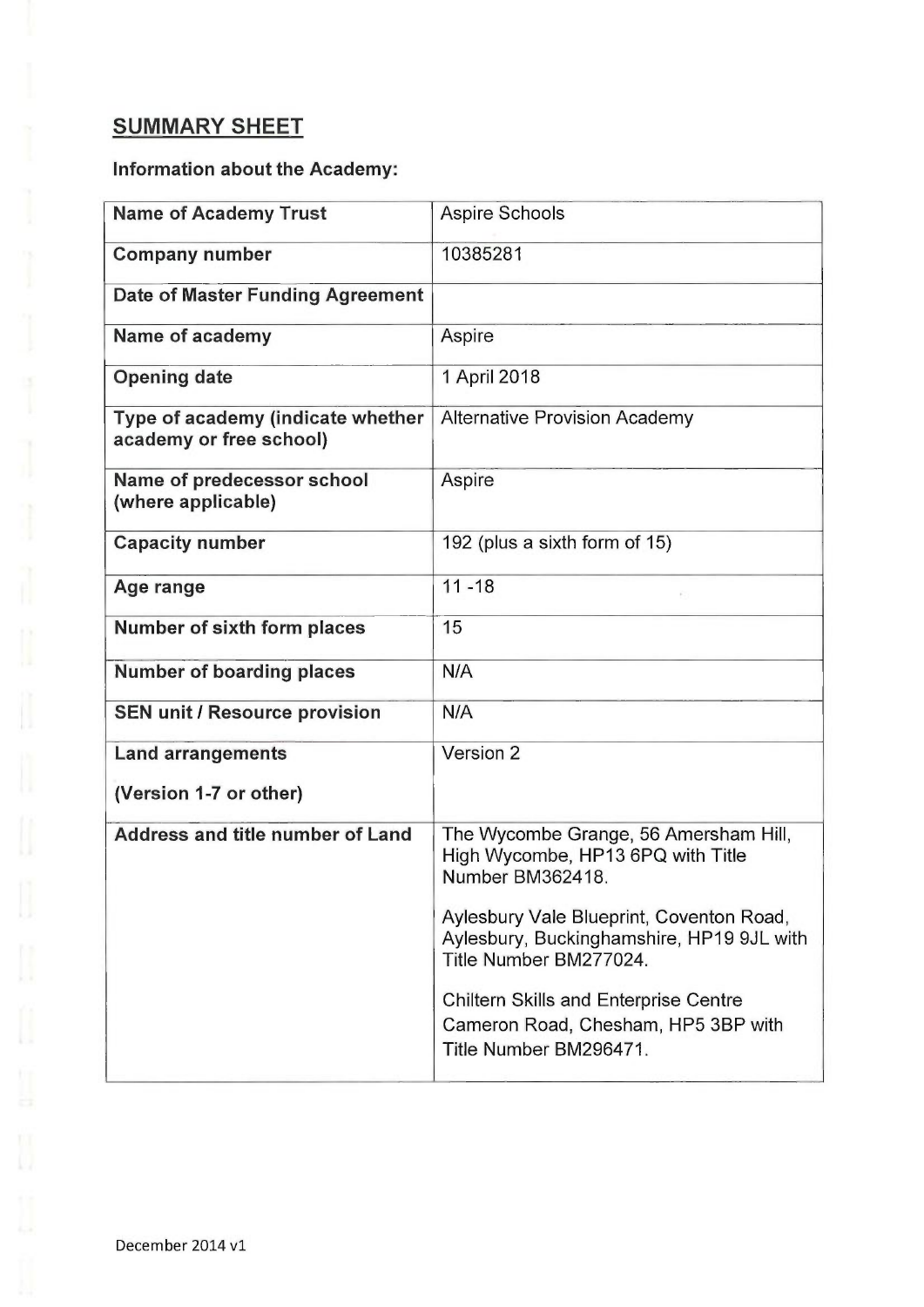Please confirm which clause variations have been applied or marked as 'Not used'

| <b>Clause No.</b> | <b>Descriptor</b>                                                                                                           | <b>Applied</b> | <b>Not used</b> |
|-------------------|-----------------------------------------------------------------------------------------------------------------------------|----------------|-----------------|
| 1.1               | Only applies to free schools and new<br>provision academies                                                                 |                | X               |
| 2.D, 2.E          | Only applies where the academy has an SEN<br>unit                                                                           |                | X               |
| 2.F               | Only applies where there was a predecessor<br>independent school                                                            |                | X               |
| 2.1               | Clause does not apply to free schools (unless<br>there was a predecessor independent<br>school), or new provision academies |                | X               |
| 2.U               | Clause reflects the requirements for religious<br>education and daily collective worship                                    |                | X               |
| 3.C               | Clause only applies to full sponsored and<br>intermediate sponsored academies with<br>approved Academy Action Plans         |                | X               |
| 3.D               | Clause does not apply to free schools (unless<br>there was a predecessor independent<br>school), or new provision academies | X              |                 |
| 5.G.1             | Clause applies only to a boarding<br>academy/free school                                                                    |                | X               |
| 5.1               | Clause only applies to sponsored academies                                                                                  |                | $\times$        |
| 5.K               | Clause applies to free schools and may be<br>applied to new provision academies                                             |                | X               |
| 5.L               | Clause applies to free schools and may be<br>applied to new provision academies                                             |                | X               |
| 5.M               | Clause applies to free schools and may be<br>applied to new provision academies                                             |                | X               |
| 5.N               | Clause applies to free schools and may be<br>applied to new provision academies                                             |                | X               |
| 5.0               | Clause applies to free schools and may be<br>applied to new provision academies                                             |                | X               |

Ï,

Ū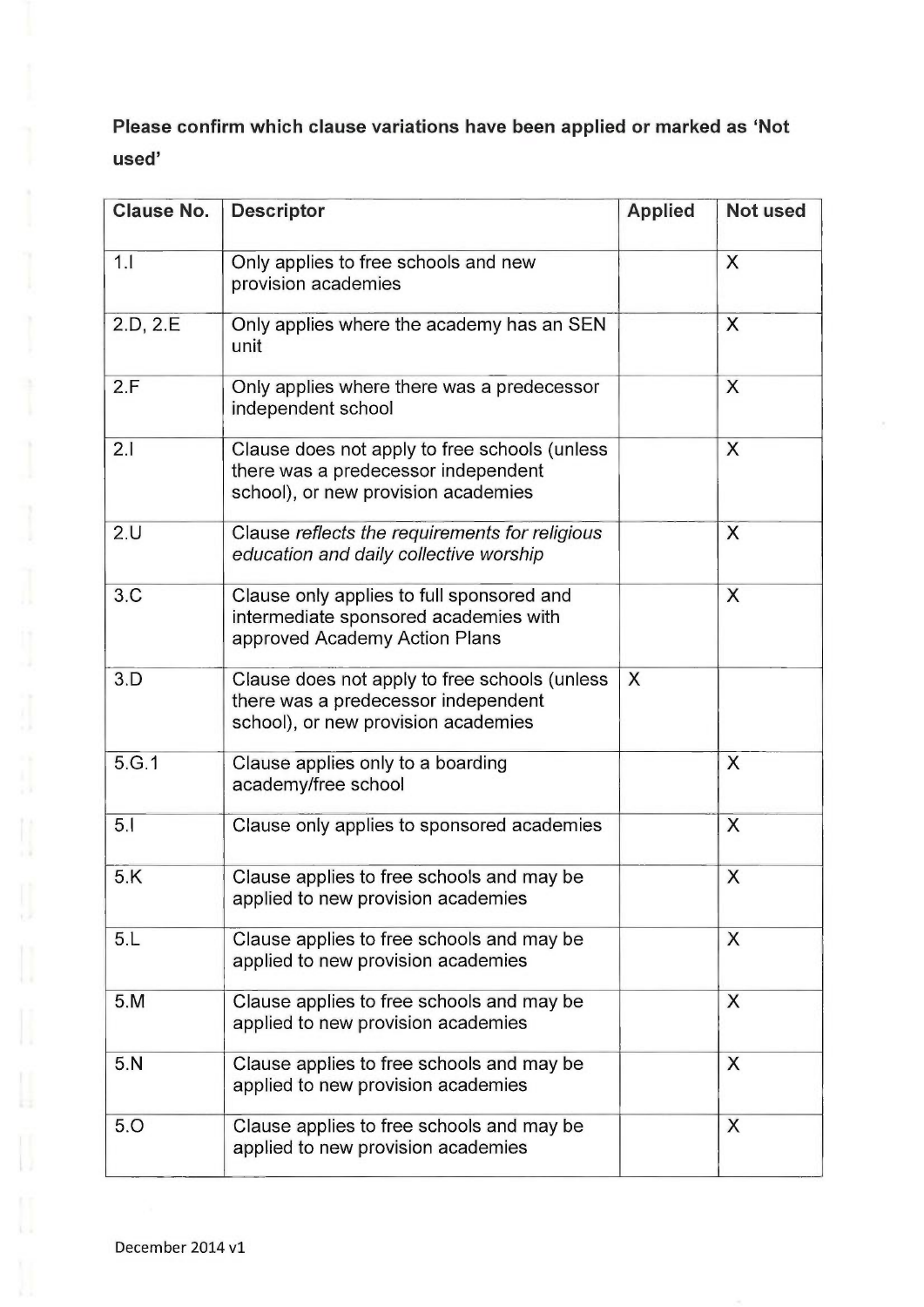Please identify any other variations from the model that apply to this academy (e.g. clauses relating to PFI, or any required because the multi academy trust includes academies designated with different religious characters, or a mixture of those designated with a religious character, and those which are not): N/A

These clauses will be supplied by your project lead if needed.

| <b>Descriptor</b> | <b>Clause</b><br>No. | <b>Applied</b> | Not used |
|-------------------|----------------------|----------------|----------|
|                   |                      |                |          |
|                   |                      |                |          |
|                   |                      |                |          |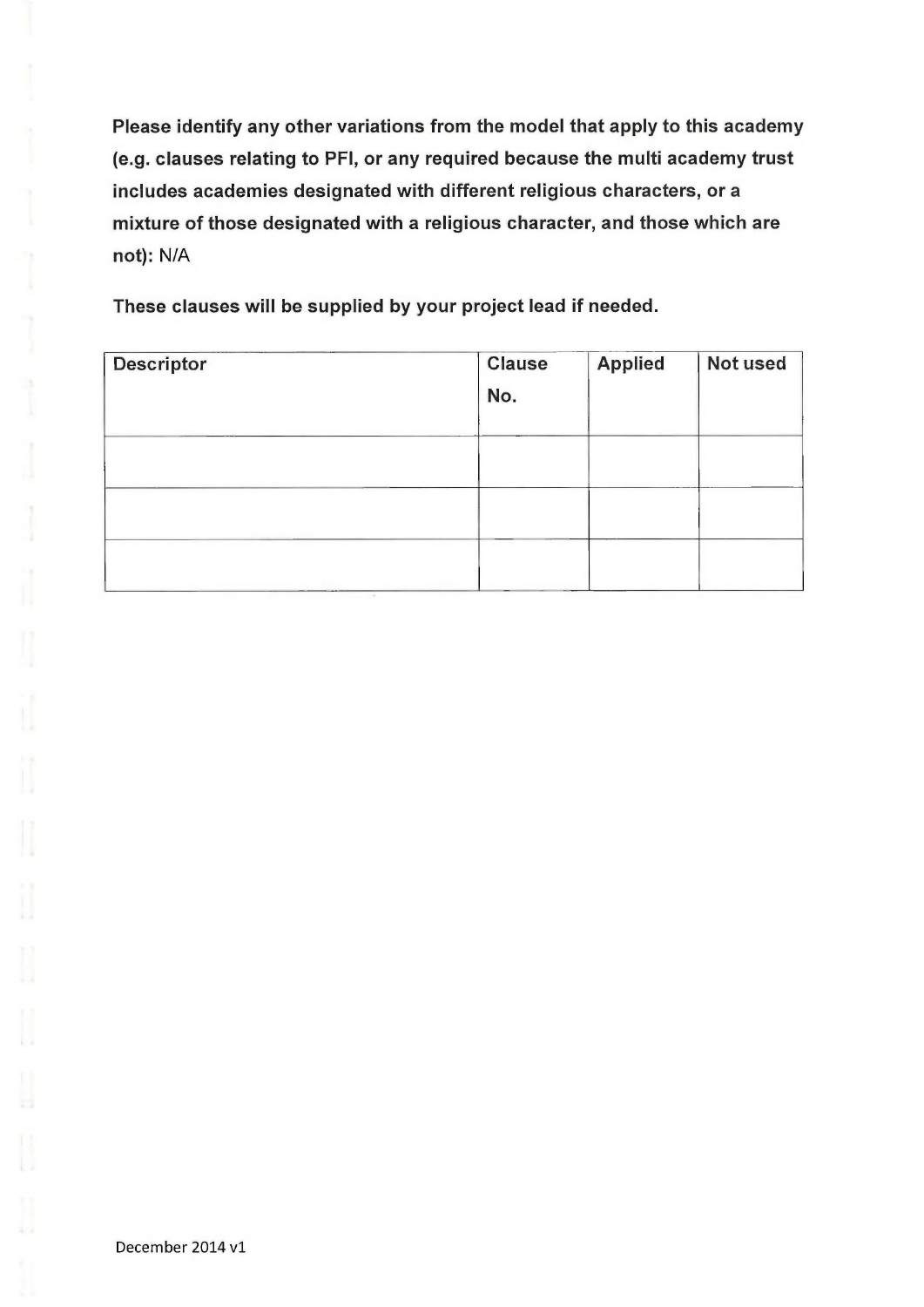# 1. ESTABLISHING THE ACADEMY

1.A This Agreement made between the Secretary of State for Education and Aspire Schools is supplemental to the master funding agreement made between the same parties and dated  $-7\frac{d}{b}$  +  $-1\frac{d}{c}$   $-2\frac{d}{d}$  (the "Master Agreement").

#### Definitions and interpretation

- 1.B Except as expressly provided in this Agreement words and expressions defined in the Master Agreement will have those same meanings in this Agreement.
- 1.0 The following capitalised words and expressions will have the following meanings:

"The Academy" means Aspire.

"the Academy" means the Alternative Provision Academy which is an Academy or a Free School which meets the requirements set out in section 1 C(1) of the Academies Act 2010 .

"Commissioner" means local authorities and/or schools referring children/pupils to the Alternative Provision Academy for admission under the legal powers set out in clauses 2.G to clauses 2.M.

"Prospective Pupils" means those pupils who have been referred to the Academy and accepted a place.

Pupil Premium" means the amount allocated by a local authority from the pupil premium grant to a school under the terms and conditions of the grant;

"Pupil Premium Grant" means a grant of that name paid to a local authority by the Secretary of State under section 14 of the 2002 Act in respect of pupils who are entitled to a pupil premium;

"Pupil Referral Unit (PRU)" means an Academy or Free School which meets the requirements set out in Section 19(2) of the Education Act 1996.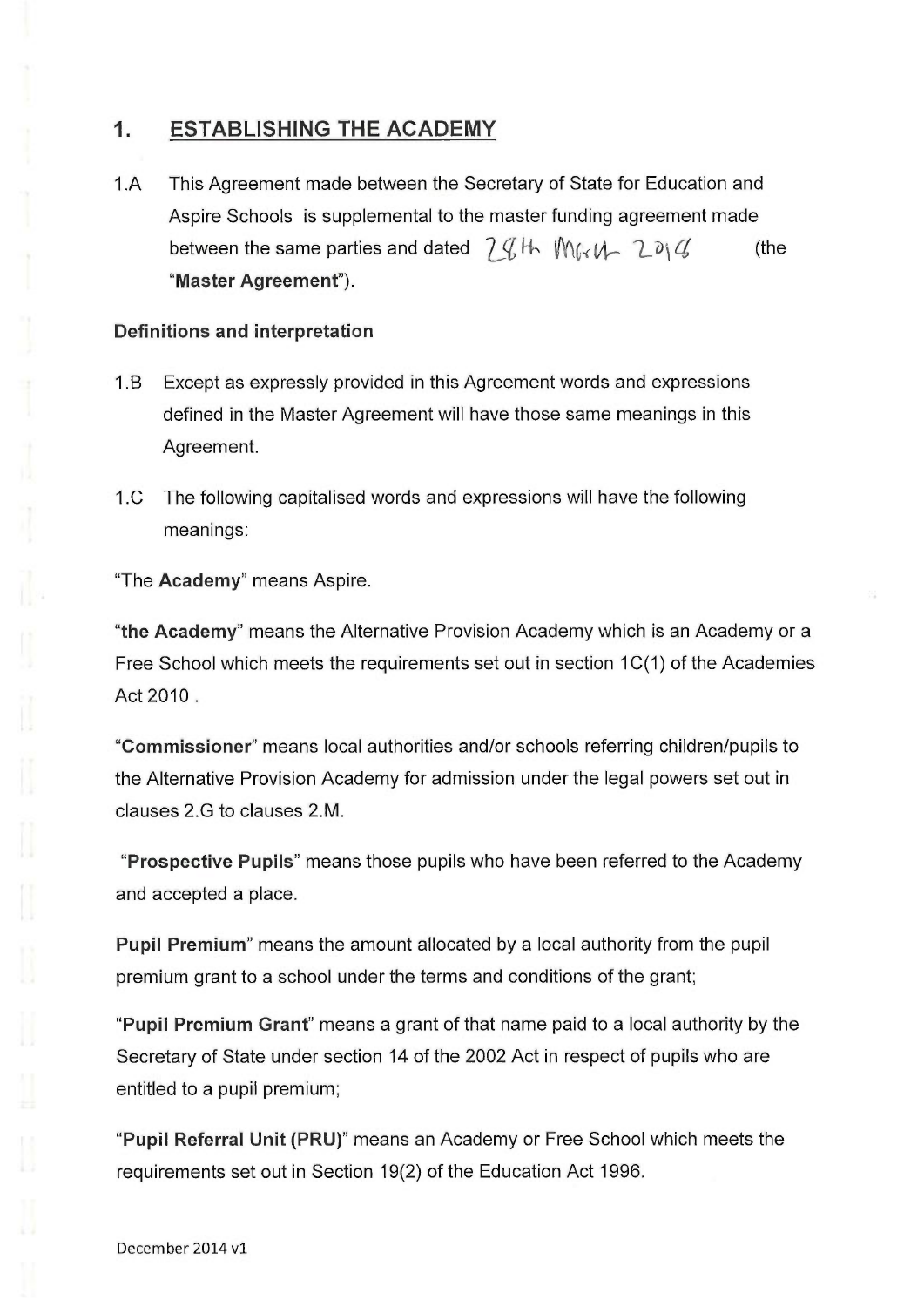"SEN" means Special Educational Needs and the expressions "special educational needs" and "special educational provision" have the meaning set out in sections 20(1) and 21(2) of the Children and Families Act 2014.

"Termination Notice" means a notice sent by the Secretary of State to the Academy Trust, terminating this Agreement on the date specified in the notice.

"Termination Warning Notice" means a notice sent by the Secretary of State to the Academy Trust, stating his intention to terminate this Agreement.

- 1.D The Interpretation Act 1978 applies to this Agreement as it applies to an Act of Parliament.
- 1.E Reference in this Agreement to clauses and annexes will, unless otherwise stated, be to clauses and annexes to this Agreement.

#### The Academy

- 1.F The Academy is an Alternative Provision Academy as defined in clause 1.4 of the Master Agreement.
- 1.G The Academy Trust will establish and maintain the Academy in accordance with the Master Agreement and this Agreement.
- 1.H The Academy Trust will open the Academy on 1 April 2018.
- 1.1 Not used.
- 1.J Not used.

# 2. RUNNING OF THE ACADEMY

#### Teachers and staff

2.A Subject to clause 2.4 of the Master Agreement and 7.A of this Agreement (if used), the Academy Trust may, in accordance with any relevant Guidance, employ anyone it believes is suitably qualified or is otherwise eligible to plan and prepare lessons and courses for pupils, teach pupils, and assess and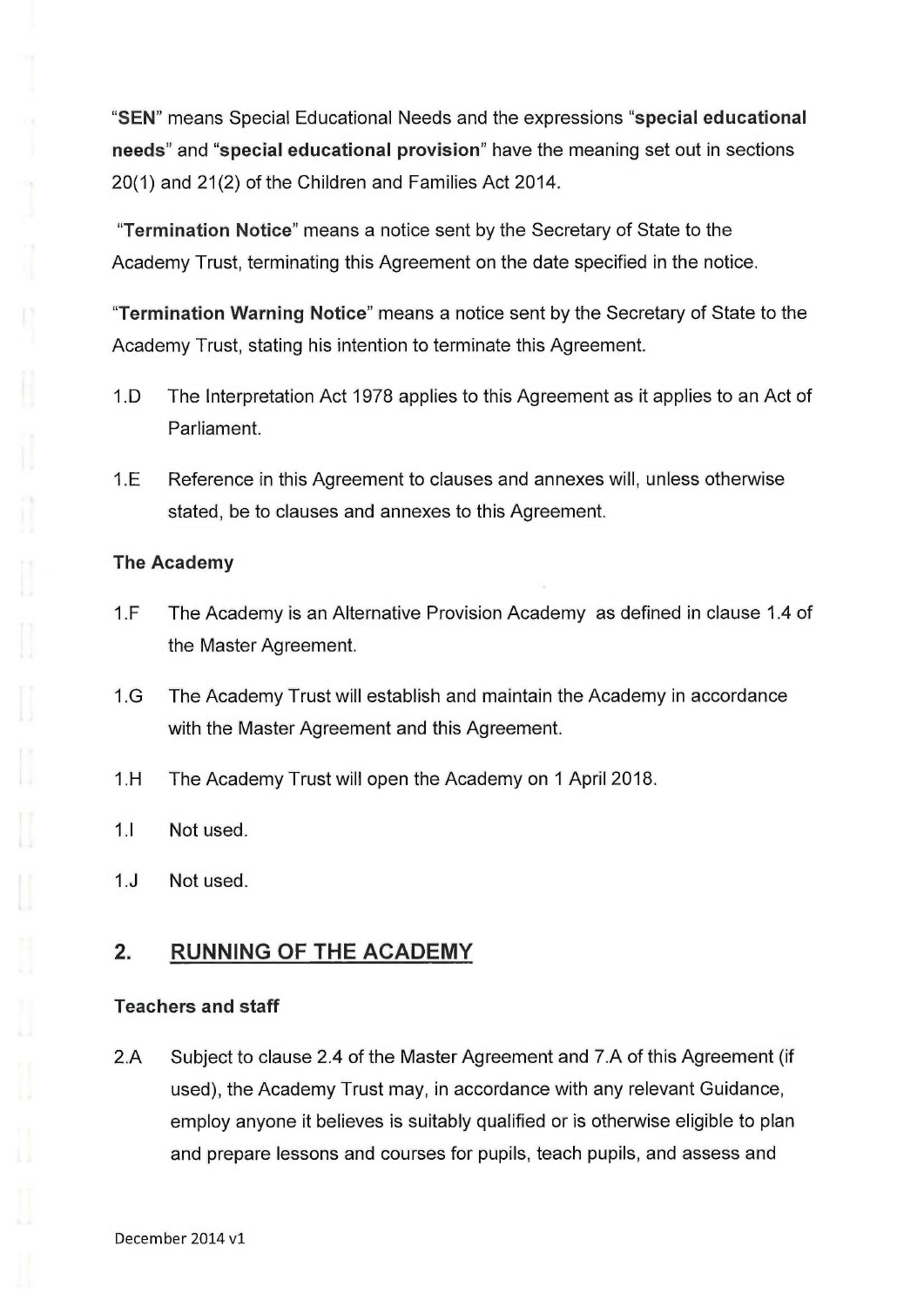report on pupils' development, progress and attainment.

#### Pupils

- 2.B The planned number of places at the Academy is 192 places in the age range 11 - 18, including a sixth form of 15 places. The planned number of places and the age ranges is/are not determinative of GAG. GAG for each Academy Financial Year will be determined by the Secretary of State in accordance with clauses 3.12 and 3.15 of the Master Agreement.
- 2.0 Where the Company considers that there is a need to increase the overall planned number of places stated in clause 2.B, the Company must seek the approval of the Secretary of State and the requirements of this Agreement may be amended accordingly by agreement between the Secretary of State and the Company.

#### SEN unit

- 2.D Not used.
- 2.E Not used.

## Charging

2.F Not used.

#### Admissions

- 2.G The Academy Trust will act in accordance with equalities law
- 2.H Except where clauses 2.1, 2.J, 7.A and 8.A apply, the Academy Trust may not admit a child of compulsory school age unless it is by way of a referral from a Commissioner through one of the referral routes set out in Clause 2.J
- 2.1 Pupils on roll in a Predecessor School which was a maintained or independent school will transfer automatically to the Academy on opening. All children already offered a place at that Predecessor School must be admitted to the Academy.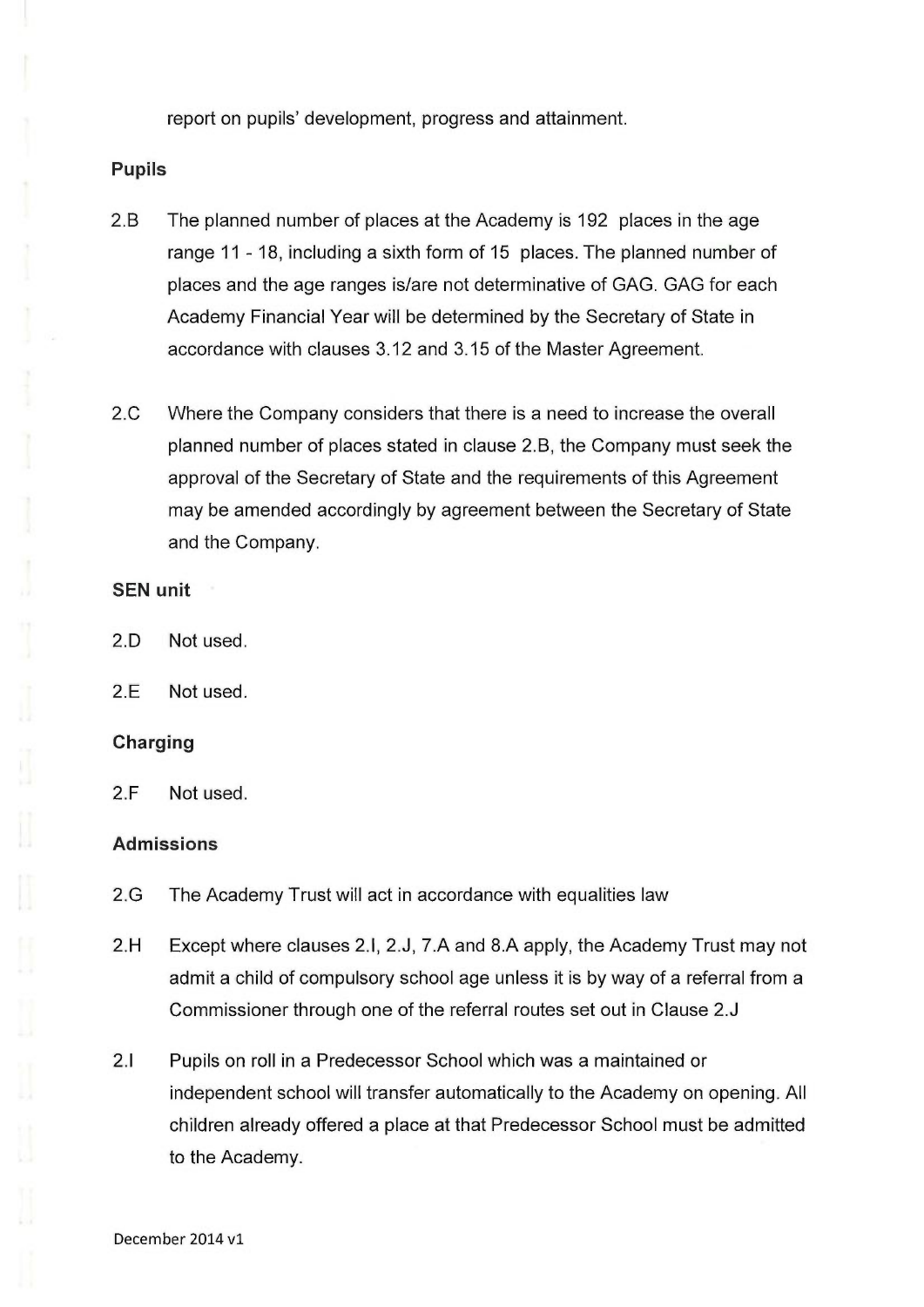- 2.J The Secretary of State may:
	- a) direct the Academy Trust to admit a named pupil to the Academy:
		- i. following an application from an LA including complying with a school attendance order as defined in section 437 of the Education Act 1996. Before doing so the Secretary of State will consult the Academy Trust; or
		- ii. where in relation to a specific child or children the Academy Trust has failed to act in accordance with the Codes or this Agreement or has otherwise acted unlawfully; or
	- b) direct the Academy Trust to amend its admission arrangements where they no longer meet the requirements at 1C of the Academies Act, do not comply with this Agreement, or are otherwise unlawful.
- 2.K The Academy Trust may only admit a child of compulsory school age:
	- a) referred by a local authority where the local authority has a duty to that child under section 19 of the Education Act 1996.
	- b) referred by a maintained school or Academy where the maintained school or Academy has a duty under Section 100 of the Education and Inspections Act 2006.
	- c) referred by a maintained school under powers set out in section 29(A) of the Education Act 2002.
	- d) referred by an Academy under general powers in the Articles of the Academy Trust for the purpose of improving the child's behaviour.
- 2.L The Academy Trust shall have admission arrangements agreed with the Department which will include oversubscription criteria, a fair, transparent and objective process for considering whether the education provided will be appropriate for prospective pupils and an admission number for each relevant key stage. The Academy Trust will consult on its admission arrangements with relevant parties.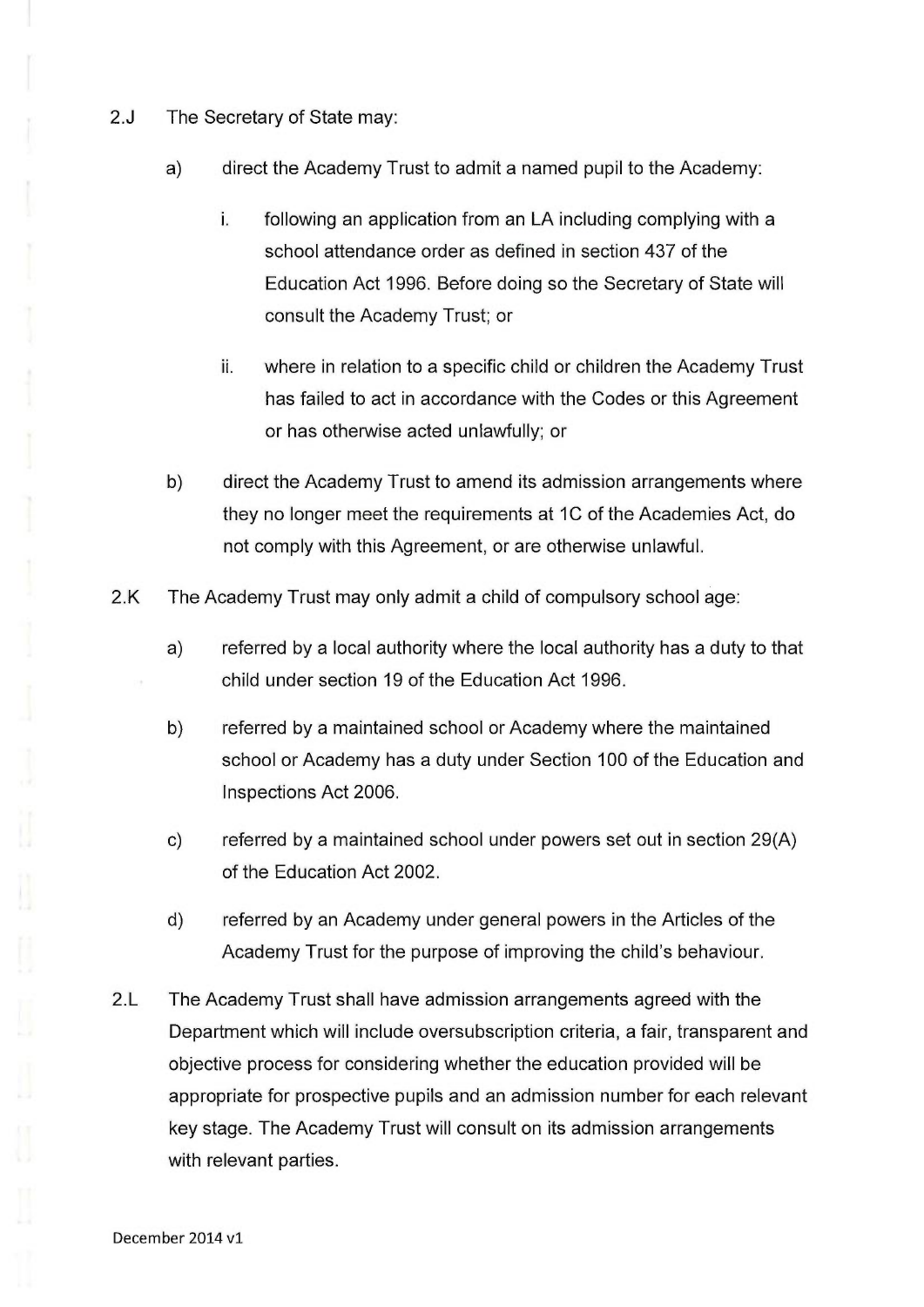2.M Any changes to admission arrangements proposed by the Academy Trust should be discussed with Commissioners and must be agreed with the Secretary of State.

#### Pupil registration and information sharing

- 2.N The Academy Trust must ensure that pupils attending the Academy are appropriately registered, in line with its legal duties and those of any other school that the pupil attends.
- 2.0 As far as reasonably practicable, in agreeing contractual arrangements with Commissioners the Academy Trust shall request appropriate information on the needs and prior attainment of pupils who will attend the Academy.
- 2.P The Academy Trust will provide regular feedback to Commissioners (and in any event when requested by the Commissioner to do so) on progress made by the pupil, the pupil's needs and attainment.

#### Objections and determinations

- 2.Q The Academy Trust must make clear when determining the Academy's admission arrangements, that objections should be submitted to the EFA or any successor to it.
- 2.R A determination of an objection, by the EFA or any successor to it on behalf of the Secretary of State, or by the Secretary of State, will be binding upon the Academy.

#### **Curriculum**

- 2.S The Academy Trust must provide for the teaching of religious education and a daily act of collective worship at the Academy.
- 2.T The Academy Trust must comply with section 71(1)-(6) and (8) of the School Standards and Framework Act 1998 as if the Academy were a community, foundation or voluntary school, and as if references to "religious education" and "religious worship" in that section were references to the religious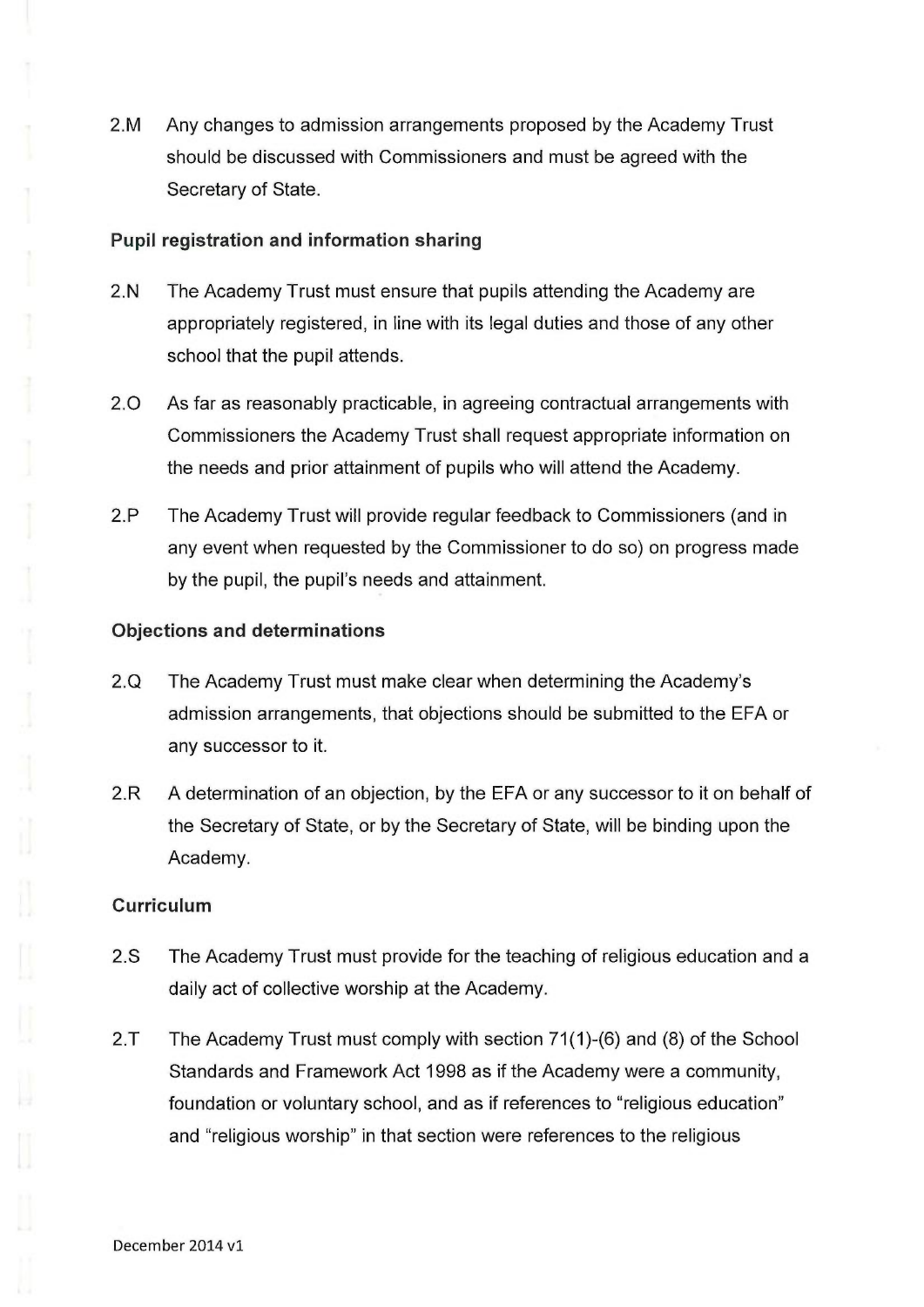education and religious worship provided by the Academy in accordance with clause 2.U.

- 2.U Not used.
- 2.V The Academy Trust must have regard to any Guidance, further to section 403 of the Education Act 1996, on sex and relationship education to ensure that children at the Academy are protected from inappropriate teaching materials and that they learn the nature of marriage and its importance for family life and for bringing up children. The Academy Trust must also have regard to the requirements in section 405 of the Education Act 1996, as if the Academy were a maintained school.
- 2.W The Academy Trust must prevent political indoctrination, and secure the balanced treatment of political issues, in line with the requirements for maintained schools set out in the Education Act 1996, and have regard to any Guidance.

# 3. GRANT FUNDING

#### General Annual Grant (GAG)

- 3.A GAG for each Academy Financial Year for the Academy will include:
	- a) funding equivalent to that which would be received by a PRU maintained by the local authority with similar characteristics, determined by the Secretary of State and taking account of the number of pupils and/or places at the Academy;
	- b) funding to cover necessary functions which would be carried out by the relevant LA if the Academy were a school maintained by a local authority;
	- c) payments in respect of further, specific grants made available to schools maintained by the local authority, where the Academy meets the requisite conditions and criteria necessary for a school maintained by the local authority to receive these grants.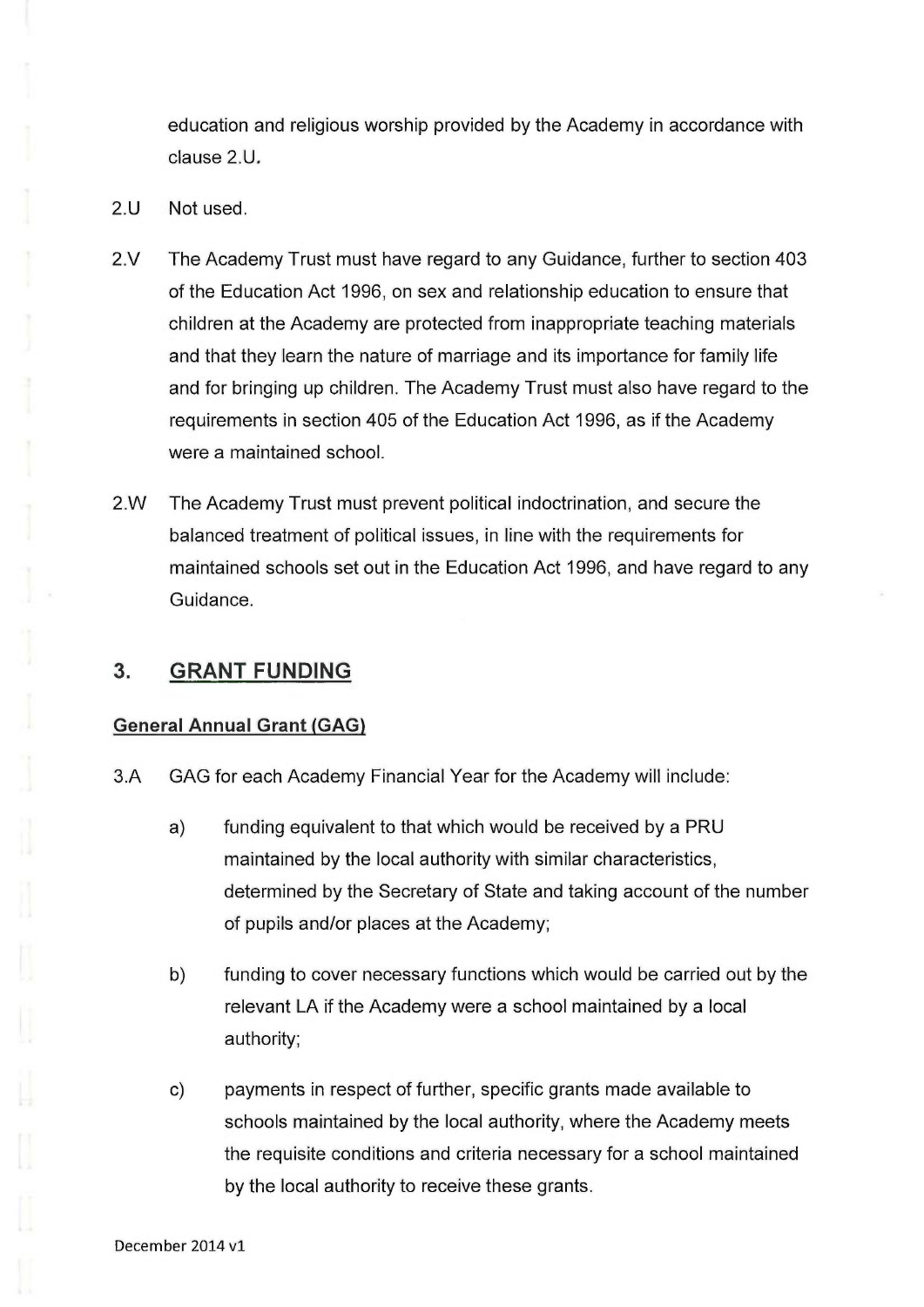- d) funding for matters for which it is necessary for the Academy to incur extra costs, for as long as those costs are deemed necessary by the Secretary of State; and
- e) The Secretary of State may make provision, within his absolute discretion, for GAG to be adjusted in-year if the number of pupils attending the Academy at specified dates exceeds or falls below thresholds specified by letter. Arrangements for this will be set out in the Annual Letter of Funding or its equivalent.

# Calculation of GAG

3.B The Secretary of State recognises that if he serves a Termination Notice or a Termination Warning Notice, or otherwise terminates the Master Agreement, the intake of new pupils during the notice period may decline. In these circumstances the Secretary of State may pay a larger GAG in the notice period, to enable the Academy to operate effectively.

# Other relevant funding

- 3.0 Not used.
- 3.D The Secretary of State may pay the Academy Trust's costs in connection with the transfer of employees from a Predecessor School under the Transfer of Undertakings (Protection of Employment) Regulations 2006. Such payment will be agreed on a case-by-case basis. The Academy Trust must not budget for such a payment unless the Secretary of State confirms in writing that it will be paid.

# Carrying forward of funds

3.E Any additional grant made in accordance with clause 3.B, for a period after the Secretary of State has served a Termination Notice or a Termination Warning Notice under this Agreement, or otherwise terminates the Master Agreement, may be carried forward without limitation or deduction until the circumstances set out in clause 3.B cease to apply or the Academy closes.